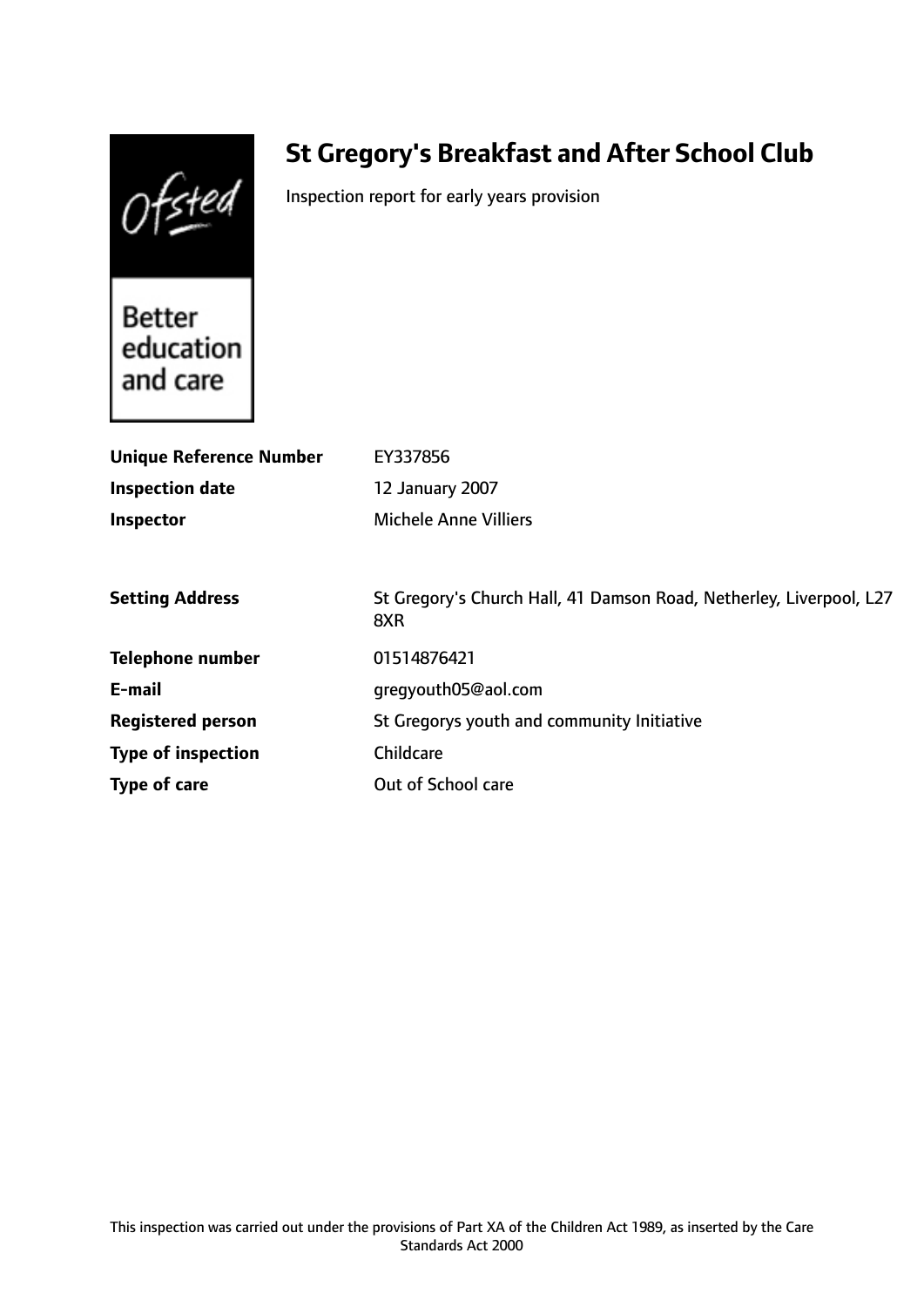# **ABOUT THIS INSPECTION**

The purpose of this inspection is to assure government, parents and the public of the quality of childcare and, if applicable, of nursery education. The inspection was carried out under Part XA Children Act 1989 asintroduced by the Care Standards Act 2000 and, where nursery education is provided, under Schedule 26 of the School Standards and Framework Act 1998.

This report details the main strengths and any areas for improvement identified during the inspection. The judgements included in the report are made in relation to the outcomes for children set out in the Children Act 2004; the National Standards for under 8s day care and childminding; and, where nursery education is provided, the *Curriculum guidance for the foundation stage.*

The report includes information on any complaints about the childcare provision which Ofsted has received since the last inspection or registration or 1 April 2004 whichever is the later.

## **The key inspection judgements and what they mean**

*Outstanding: this aspect of the provision is of exceptionally high quality Good: this aspect of the provision is strong Satisfactory: this aspect of the provision is sound Inadequate: this aspect of the provision is not good enough*

For more information about early years inspections, please see the booklet *Are you ready for your inspection?* which is available from Ofsted's website: *www.ofsted.gov.uk.*

## **THE QUALITY AND STANDARDS OF THE CARE**

On the basis of the evidence collected on this inspection:

The quality and standards of the care are good. The registered person meets the National Standards for under 8s day care and childminding.

## **WHAT SORT OF SETTING IS IT?**

St Gregory's Breakfast and After School Club opened in 2006. It operates from the main hall in St. Gregory's Church. It is situated in the Netherley area of Liverpool. A maximum of 24 children may attend at any one time. All children have access to an enclosed outdoor play area. The club is open each weekday from 08.00 to 09.00 and 15.15 to 17.30, term time only.

There are currently 31 children on roll. The provision supports children with learning difficulties and disabilities, and also children who speak English as an additional language.

The setting employs five staff who work directly with the children. Of these, three hold appropriate qualifications and one is working towards a qualification. There are also named volunteers who support the children's activities.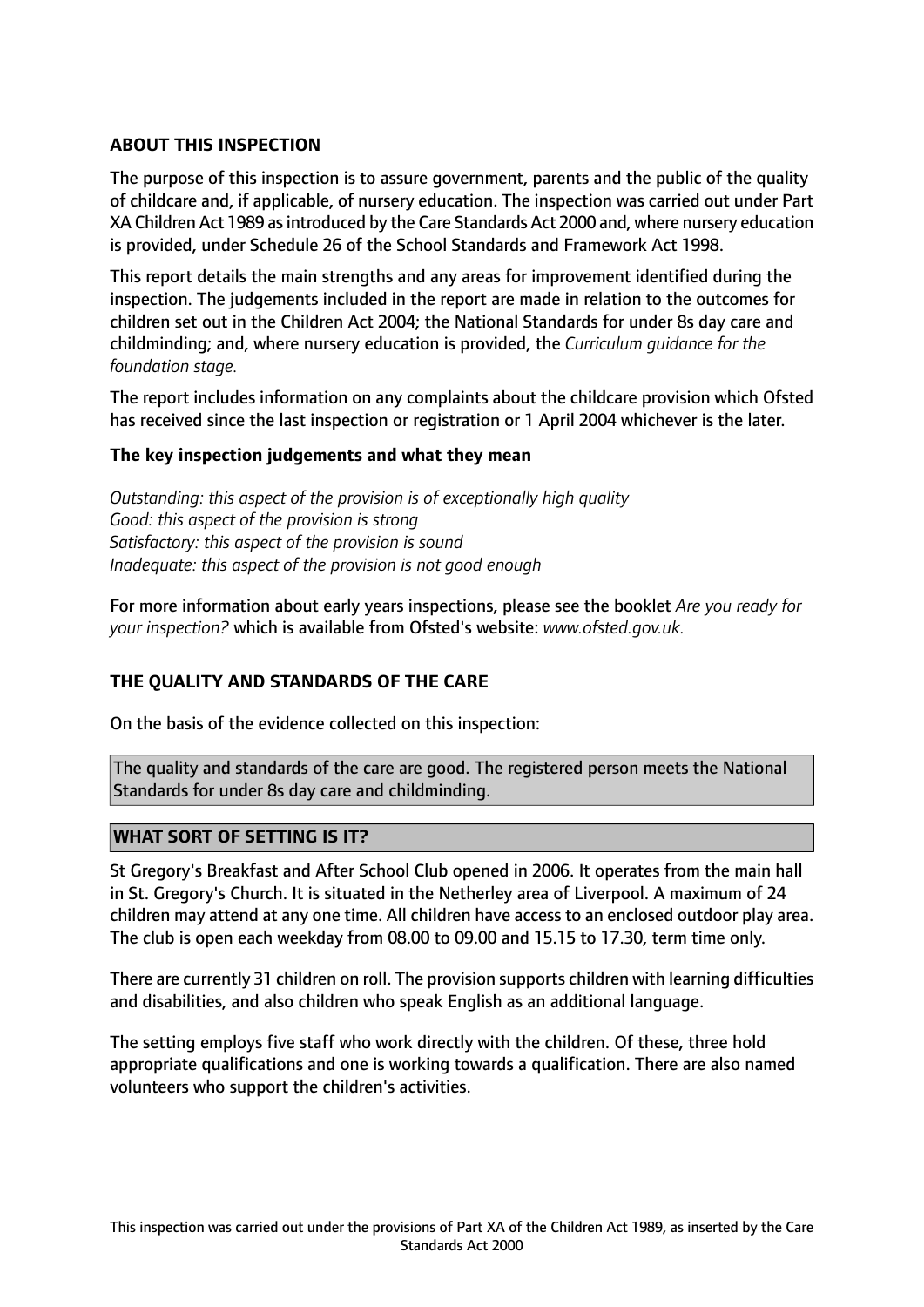# **THE EFFECTIVENESS OF THE PROVISION**

## **Helping children to be healthy**

The provision is good.

Staff take positive steps to help protect children from the risk of cross infection. The premises are clean and well maintained and staff ensure tables are washed regularly and use a table cloth at snack times. Children are protected when they are sick and parental consent is obtained for the administration of any medication. All staff hold a current first aid certificate in order to deal with minor injuries. Accidents are recorded and the information is shared with parents. Children learn about personal hygiene throughout the daily routine, and know to wash their hands at appropriate times. However, there are no pictorial images or posters above wash basins to further reinforce the children's learning about the importance of hand washing.

Children are well nourished and benefit from healthy, nutritional food. They tuck into different meals, such as pasta with tuna and cucumber at snack time, and have free access to sliced kiwi or orange. They have a choice of cereals for breakfast, with toast and fruit. Meal times are social occasions and staff sit with children to chat about events in their lives. They discuss the benefits of healthy food and staff ask why they think eating cucumber is good for them. Children reply 'To help our bones grow strong', and 'To avoid wrinkles!'. Children further learn about different foods through activities, such as cutting out pictures of different fruit and vegetables, and making pizzas with different toppings.

Physical activity is very much encouraged and children enjoy a good amount of space in which to freely move around. Indoors they have fun skipping. Two staff turn the large skipping rope and children confidently take turns to skip, competently gaining very good body control and coordination. They enjoy table tennis and pool, and dancing to music. Children occasionally access the outside car parking area to play. This is under close supervision and during times when the club have sole use of the premises and cars are not arriving or departing. They play on wheeled toys, and staff organise games, such as cricket and football, helping to foster the children's strength and stamina.

## **Protecting children from harm or neglect and helping them stay safe**

The provision is good.

The premises are safe and secure with a good amount of well organised space for the children to play. The main entrance is kept locked at all times and staff vigilantly monitor visitors, helping to protect children from unknown persons entering the provision. Authorisation is obtained from parents, and a password system is used, for the collection of children. A sufficient range of safe and suitable toys and resources are provided for children to independently access. Staff create a welcoming environment for children, with designated areas for play. Sufficient furniture is available for children to sit together at any one time, and comfortable cushions are used to create an area for rest and relaxation.

Staff take positive steps to help protect children from harm. Comprehensive risk assessment is conducted daily on the toys and premises and staff follow written health and safety procedures. Children learn about safety throughout the daily routine and during planned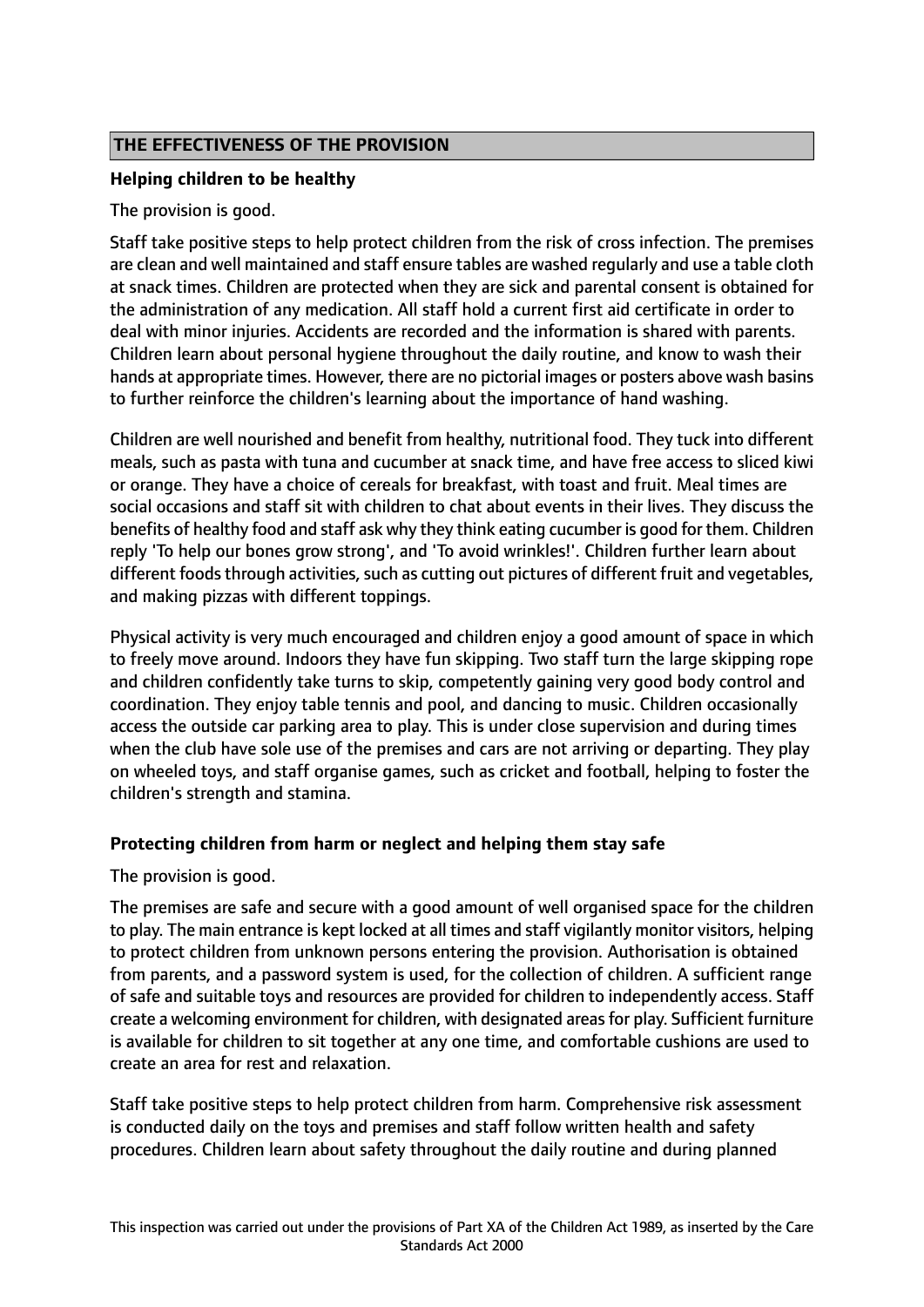activities. They practise the fire evacuation procedure with staff, developing an awareness of what to do in the event of an emergency. Planned activities include discussion and books on road safety, and children draw pictures of traffic lights, zebra crossings and cars to help reinforce their understanding. Staff closely supervise the children and remind them to be careful when running around.

The children's welfare is further safeguarded as staff have a good understanding of child protection issues. The manager is the designated child protection coordinator and she has accessed some training. Comprehensive written policies and procedures are in place for staff to follow. Written information and pictorial images are also displayed on the notice board to identify the various types of abuse and possible signs and symptoms.

## **Helping children achieve well and enjoy what they do**

The provision is good.

Children eagerly enter the provision and happily settle, taking an active part in choosing their toys and equipment. They are interested in the activities provided. Staff deployment is good and they enthusiastically support and motivate the children's play, often providing children with individual attention. Staff generally use planning well to organise a variety of activities. They complete information sheets about focused activities that identify the learning intentions. However, during some activities there are insufficient props and supporting materials to fully promote the children's learning. For example, during art and craft children colour in and paint pictures of pigs for Chinese New Year and the 'Year of the pig'. However, some children do not know why they are colouring in pigs or understand the association. Staff do not always provide supporting materials, such as books, pictures or posters to reinforce their learning and understanding.

Children enjoy a range of art and craft activities and explore different textured materials to make colourful and tactile displays. They create three dimensional pictures of the River Mersey with boats, buildings and the cathedral. Children have the opportunity to paint their own interpretations and ideas and make colourful block prints and displayed collage work. Their imagination is further fostered through role play and dressing up in different outfits and clothes. Many opportunities are provided to help children develop good mathematical concepts. During board games, children count the number of spots on the dice and move their marker the corresponding number of squares. They learn to recognise written numerals and enjoy joining the numbers to create a picture.

Staff talk and listen to children and use good questioning to encourage children to use language for thinking. They discuss past and present events and children confidently speak out in a group and talk about their home life. Children relate very well to staff and enjoy their interaction whilst playing various games, such as pool and board games. A computer is available for children to access, plus a music centre, helping children to learn about technology.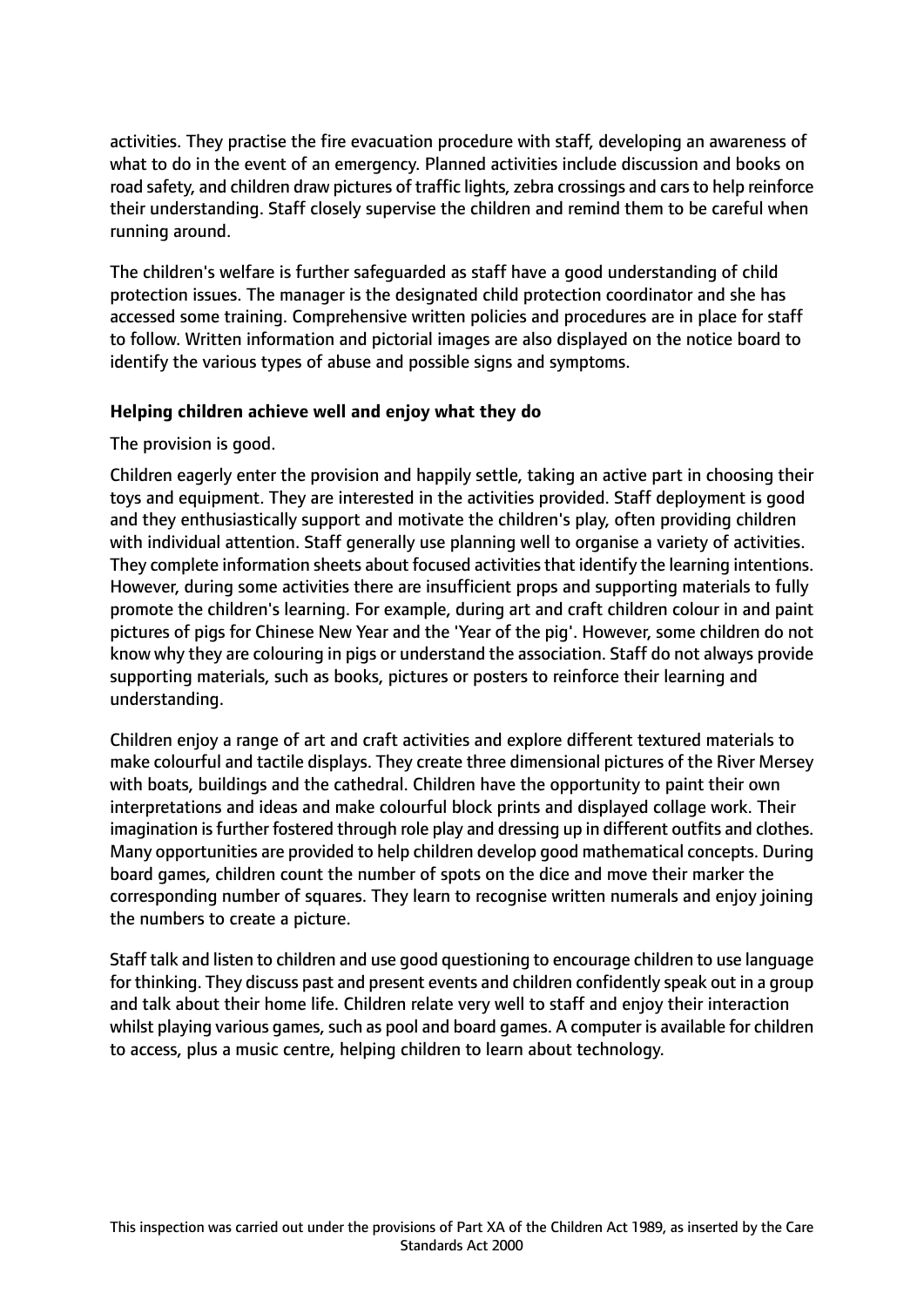## **Helping children make a positive contribution**

The provision is good.

Children confidently contribute to the provision and develop a strong sense of belonging. Their achievements are valued with displays of their artwork and photographs of different activities. Children learn about their own culture and the culture of others. They enjoy celebrating different festivals, such as Christmas, Thanksgiving, Diwali and Chinese New Year. A painted wall mural depicts the different activities that operate within the church hall and represents people of different ethnic backgrounds and age. For example, the painting is of parents attending the parent toddler group, elderly people attending the bingo session and children attending the out of school club, providing children with some knowledge about the diversity within their local community. They further learn about other cultures through some books, toys and posters that reflect positive images of race and culture. However, there are few resources and displayed images of disability and non-stereotypical gender roles to further enhanced the children's awareness of the world in which they live.

Staff create a positive environment that reinforces the children's good behaviour and promotes their confidence and self-esteem. Children are polite, considerate and learn to share and take turns. Staff constantly use praise and encouragement and are calm and consistent in their approach and manner. There is a written behaviour management policy, and anti-bullying rules are displayed for staff and children to follow and to contribute their ideas and thoughts.

Children benefit from the good relationship staff have with parents. Staff warmly greet parents and make them welcome. Information is shared through daily discussion, and parents may post their written comments and ideas in the suggestion box at the entrance. Policies, procedures and the week's activity list is displayed on the notice board, along with information about the staff and their photographs. Parents speak positively about the provision and the care provided.

## **Organisation**

The organisation is good.

Most staff are qualified and experienced and use their skills to provide a stimulating and interesting environment to help children to settle. There are effective procedures in place for the recruitment and vetting of staff and Ofsted are informed of any changes. Good staffing ratios are met, helping to protect children and promote their welfare. Staff training needs are identified through regular staff meetings and appraisal sessions.

The space and play resources are well organised to create a welcoming environment for both children and parents. All regulatory documentation is in place, plus many written policies and procedures for the effective management of the provision. Documentation is kept up-to-date and well organised. It is stored securely for confidentiality and records about individual children are shared with the child's parents. Overall, the provision meets the needs of the range of the children for whom it provides.